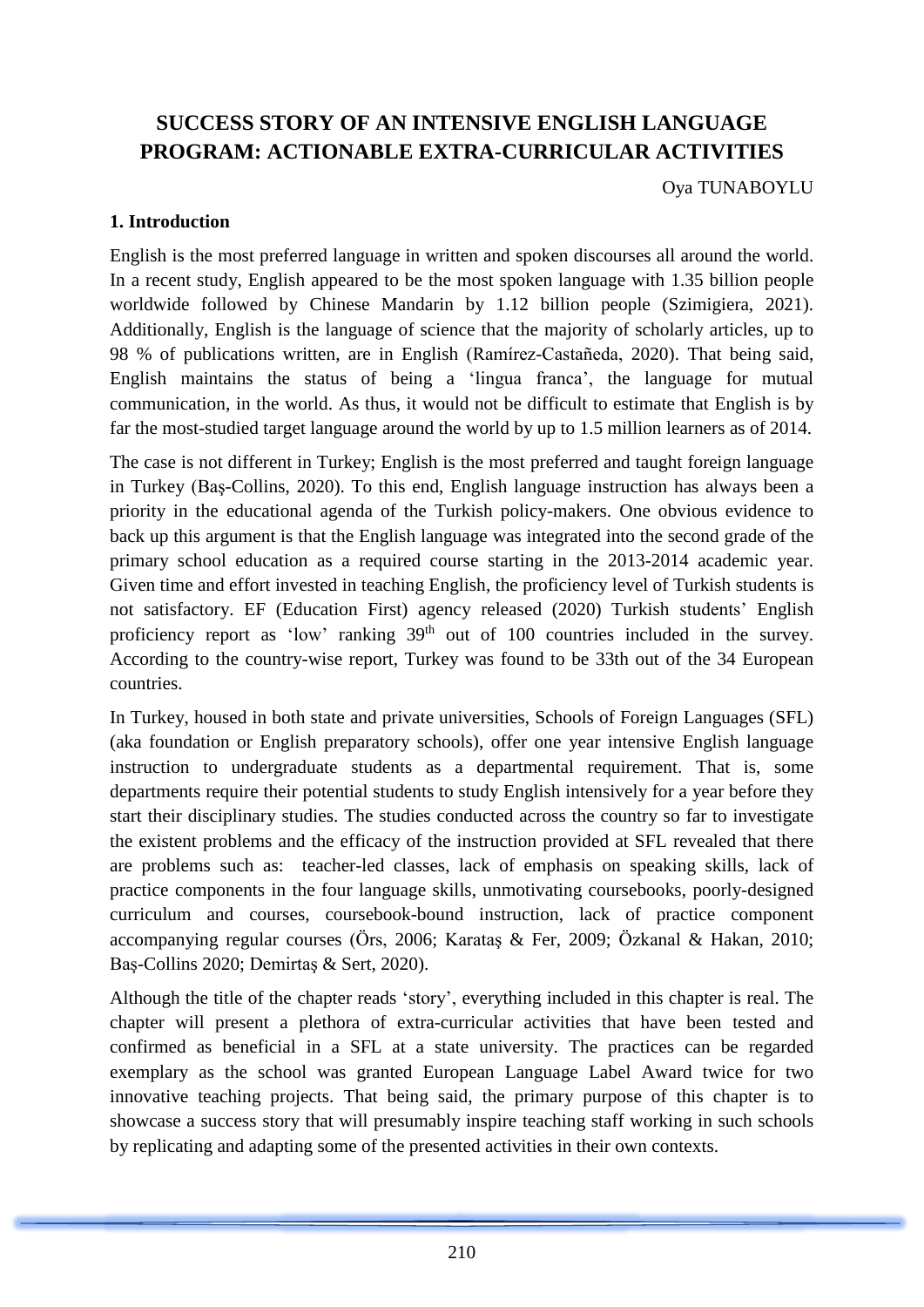### **2. Prevalent Concepts in Current Language Teaching and Learning Practices**

Language learning is a complex and multidimensional process including cognitive variables such as language aptitude, learning strategies, learning habits, affective variables like language learning anxiety, personality-related variables, and demographic variables such as the age of the learner (Ehrman & Oxford, 1995). All these parameters have an impact on a language learner's learning processes which are traditionally compartmentalized in three stages as input, processing and output.

To begin with, language teaching and learning practices and accompanying competencies are shaped by changing needs and expectations of a particular age. During the pre-methods period, the ancient languages such as Latin and Greek were taught by teachers solely relying on the epitomes of the Grammar-Translation method. Simply put, literary texts were used to teach linguistic structures and vocabulary items through memorization. It was not until the emergence of the communicative approaches to language teaching in the 1970s that the language competency was limited to primarily teaching decontextualized linguistic elements. Canale and Swain (1980) redefined the meaning of knowing a language in their seminal article. In their conceptualization of communicative competence they highlighted four competencies as linguistic (rules, lexical knowledge and so on), sociolinguistic (use of the language appropriately in social contexts), discourse competence (appropriate coherence and cohesion in the oral and written communication), and finally strategic competence (knowing and generating strategies to survive).

As the borders of the world have started to shrink thanks to the globalization, intercultural competence emerged as another vital competency along with formerly-established language competencies (Alptekin, 2002). The basic premise of the intercultural competency is that effective communication across the borders in a globalized world can be ensured by intercultural competence.

In the current era of digitalized world where there is an abundance of digital instructional sources outside the classroom available to what Prensky (2001) calls 'digital natives', teachers' reliance on taken-for-granted pedagogical teaching skills of the past appears to be a big fallacy. In sum, language learning and teaching practices performed by learners and teachers are prone to change in accordance with the necessities that arise in a particular course of time period. However, what remains constant is that people will continue learning languages to express themselves by harnessing written and oral affordances appropriately in a context-sensitive manner. In recent years, three important concepts; exposure, engagement, and positive psychology have been situated in the language teaching/learning literature. Closely related to the language teaching pedagogies, these concepts are well credited in increasing number of empirical studies.

#### **2.1. Exposure**

The concept of exposure is associated with usage-based approaches. These approaches operate on the premise that language learning is linked with input and experience with language (Ellis & Cadierno, 2009; Muñoz et al., 2018; Tomasello, 2003). More specifically, aligned with the usage-based approaches, this concept suggests that inside and outside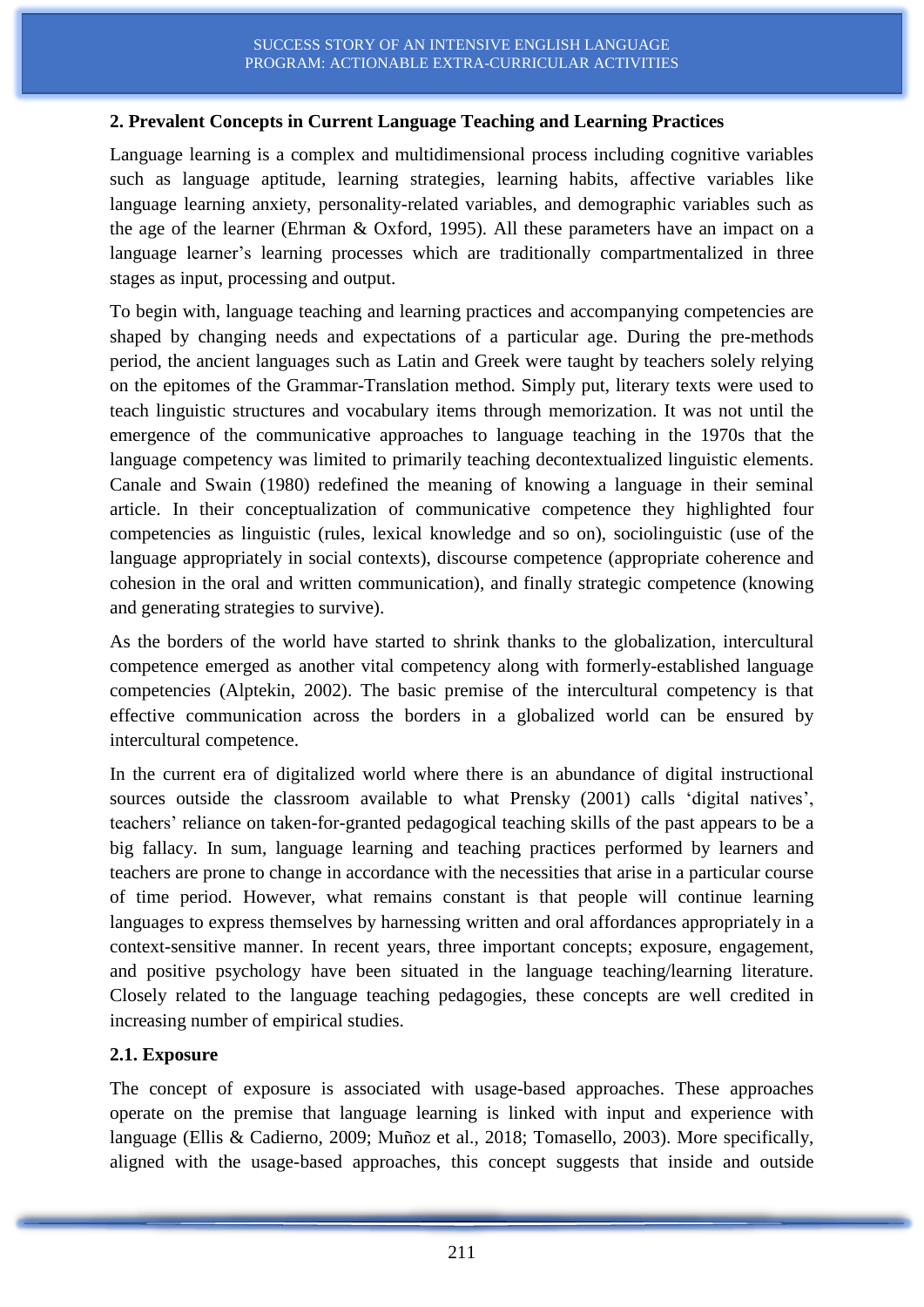learning contexts might have an impact on language learning process. That is, input-rich environments outside the classroom are promising for learners to improve proficiency. Drawing from the above argument, we can deduce that learners may achieve higher levels of competency when they are exposed to input-rich activities outside the classroom. Given the fact that classroom instruction is limited to the input provided by teachers through coursebooks or similar teaching materials, the provision of input-rich learning ecology additional to the classroom instruction needs to be given due credit.

With regards to the classroom input, some researchers argue that poor input, both in terms of quality and quantity offered in the classrooms lead to slow learning rate. Additionally, scholars also argue that most classroom instruction fosters explicit learning (DeKeyser, 2012; Munaz, 2006; Munoz & Cadierno 2012). Thus, in order for learners to improve the target language skills, they need to be exposed to extra activities that they can practice and internalize the target language beyond the classroom walls. As is asserted, teaching does not occur in a vacuum; metabolizing what is learned inside the classroom is likely to be translated into tangible practices when students are exposed to language-rich activities. In doing so, students can find venues to experiment and internalize what they are instructed within classrooms. To exemplify, a study conducted on Japanese L1 learners revealed that students' pronunciation skills have improved in spades after getting exposed to extra activities inside and outside the classroom (Saito & Hanzawa, 2018).

### **2.2. Engagement**

Another prevalent concept in the current language learning and teaching practices is engagement. The concept of engagement was traditionally associated with the field of education and was found to have promising impact on overall learning outcomes. Primary concerns of the earliest studies were compartmentalized in students' engagement with school and school community with an emphasis on drop-out rates, lack of motivation in school activities (Case 2007 as cited in Zhang 2020; Mann 2001).

Since its emergence in the field of education, this complex and multifaceted concept has been researched in various studies. Based on a study conducted by Anderson et al. (2004), the concept was conceptualized in four different layers as behavioral (e.g. participating in extracurricular and class activities), academic (e.g. task completion, time spent for learning and while engaging with a task), cognitive (e.g. utilizing learning strategies or self-regulated learning modalities), and psychological (e.g. relationships with teachers and the sense of belonging to a school culture). Some other researchers have come up with different conceptualizations of the concept of engagement. Dunleavy (2008), for instance, investigated the learner engagement at secondary schools in Canada and proposed a tripartite conceptualization of the concept as behavioral (e.g. participation in school activities and attendance), academic-cognitive (e.g. time assigned to task, homework assignment completion) and social-psychological dimension encompassing motivation and interest so on. The concept has also found its place in language teaching arena in relation to its many constructs that are linked with the discipline such as cognitive, behavioral and academic dimensions. The concept of engagement is promising for teachers as it provides insights into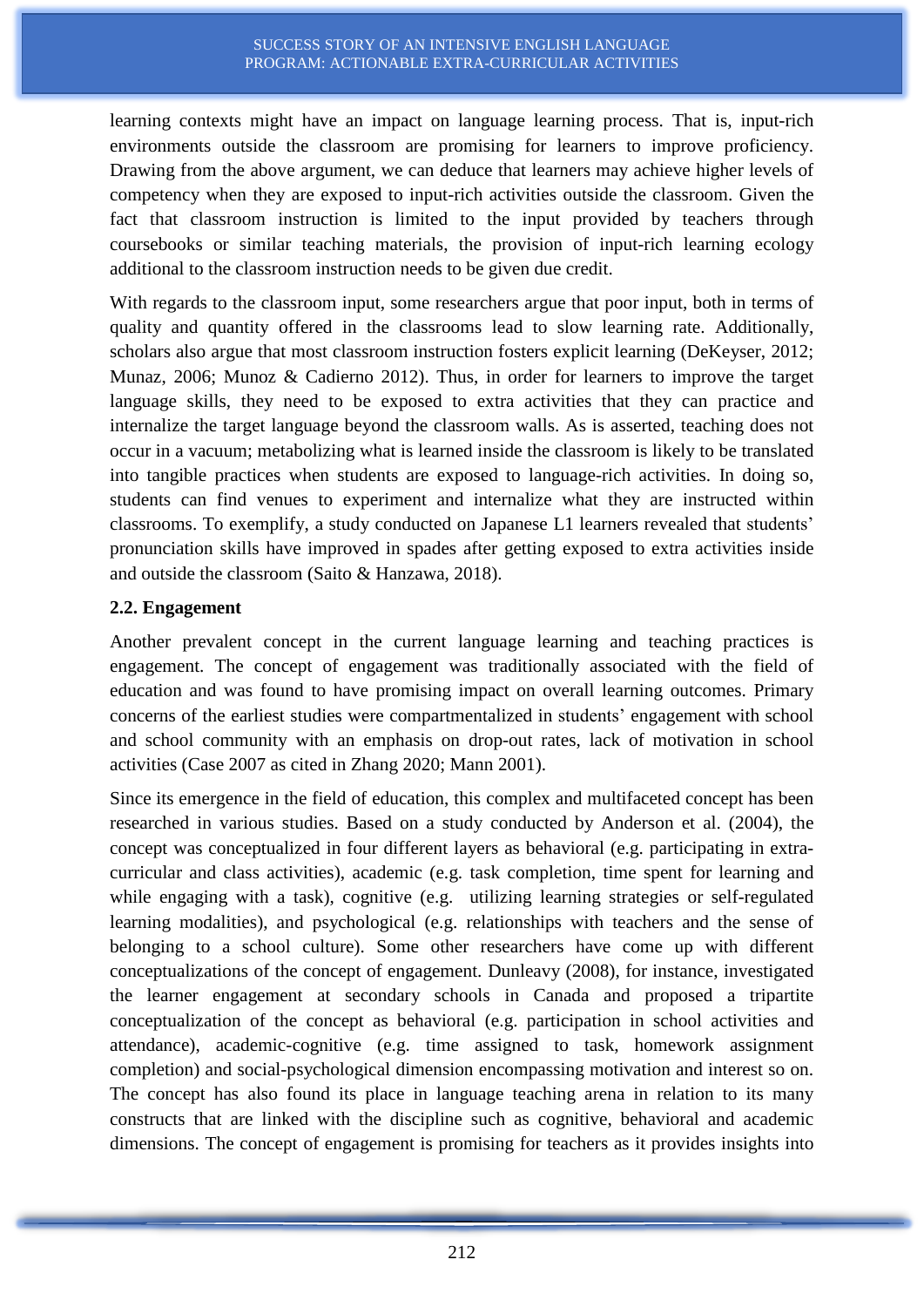teaching practices that can create optimal learning environment thereby facilitating learner engagement.

The concept of exposure suggests that input is vital in language learning process. However, quality and quantity of the provided input is also important. Language learners need to be surrounded by language-rich environments both in and outside the classroom. Thus, they can engage with the input at academic and cognitive levels. Linked with the education discipline, the concept of engagement, on the other hand, suggests that students need to be provided with instructional affordances that trigger engagement at behavioral, academic and cognitive levels. In a nutshell, both concepts point out the characteristics of favorable teaching milieu where students are surrounded by rich and quality input of desirable quantity in and beyond the classroom. Once students are provided with language-rich learning affordances they will likely get engaged in the learning process. Along with the aforementioned concepts of exposure and engagement, the concept of positive psychology has potential to link with the scope of the chapter at hand.

### **2.3. Positive Psychology**

The concept of positive psychology (PP) was first introduced in a seminal work produced by Seligman and Csikszentmihalyi (2000). The rationale and primary argument in the work was a needed shift in the focus from negative emotions to more positive ones. More specifically, there is a fixation in psychology on highlighting the negative emotions over positive ones such as hope, love and enjoyment. However, in reality, life is a mixture of both good and bad instances. Of the definitions proposed so far, Peterson's (2006) definition of positive psychology as "the scientific study of what goes right in life, from birth to death and at all stops in between" (p. 4, cited in Wang et al., 2021) provides the backbone of the concept of positive psychology.

The concept has been positioned in the language studies by advocating the integration of both positive and negative emotions. In line with PP, various studies on enjoyment of learning experience, happiness, emotional intelligence have appeared along with bulky studies accentuating negative emotions with regards to language learning. Supporters of positive psychology in language acquisition argued that in the past, the subject areas researched in L2 were clustered around negative aspects such as anxiety, burn out, or boredom. However, the concept of positive psychology in L2 suggests that separation between two ends of the emotional continuum is nearly impossible. That is, the positive psychology researchers in L2 advocated accentuating and investigating both groups of emotions especially the good ones instead of creating a sheer polarity between positive and negative emotions.

Seligman and Csikzentmihalyi (2014) stated the pillars of positive psychology as whatever is positive in the realm of emotions, subjective experiences and personality characteristics. Since the onset of the concept in education field and its transfer to L2 teaching discipline, Oxford's (2016) EMPATHICS model of nine components has become an important step. Largely drawing from the PERMA model proposed by Seligman (2011), Oxford's EMPATHICS model stands for;

1. Emotion and empathy,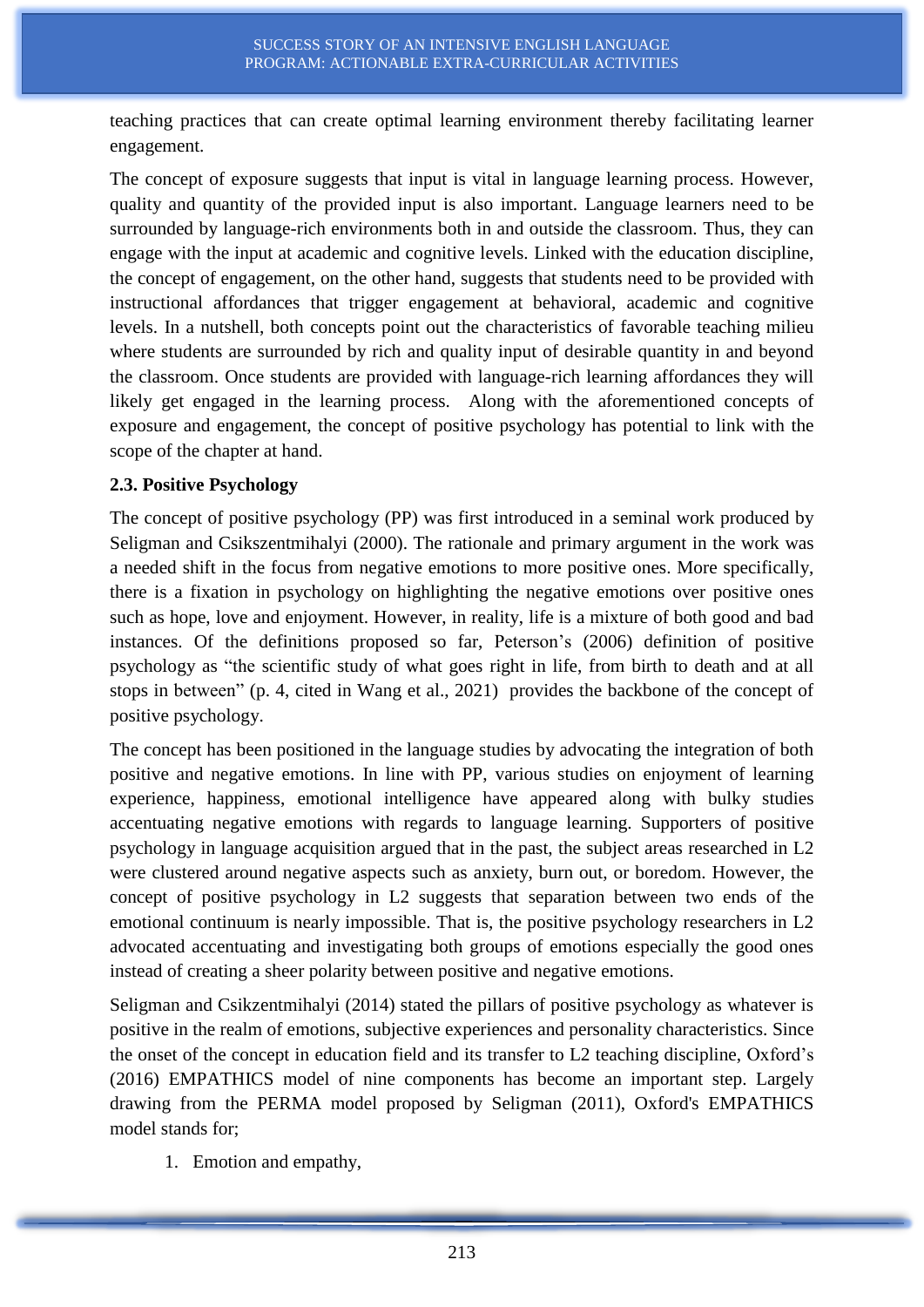- 2. Meaning and motivation
- 3. Perseverance, including hope, resilience and optimism
- 4. Agency and autonomy
- 5. Time
- 6. Hardiness and habits of mind
- 7. Intelligences
- 8. Character, strengths and
- 9. Self factors (self-verification, self-esteem, self-concept, and self-efficacy) (Wang et al 2021. p.3)

As can be seen from the items included in the model, almost every detail that might impact learning is included. In the figure below, possible PP dimensions for language teaching are presented (Wang et al., 2021). Although it is beyond the scope of this chapter to review every parameter in the figure in detail, the PP factor of enjoyment is truly worth mentioning in relation to the topic of the chapter at hand which is extra-curricular activities. Based on the findings of various empirical studies it has been stated that foreign language enjoyment (FLE) is an underestimated subject, yet influential in terms of motivation, engagement and overall achievement of the students. Furthermore, research studies on FLE also indicated that teacherrelated factors are more definitive in the whole process. That is, teacher's support, friendliness, tone of voice, sense of humor or respect toward students were found to be correlated with students' overall achievement. Enjoyment in itself is stated to be a factor which stimulates engagement in the activities. Therefore, it is crucial that students are provided with opportunities that they can enjoy while learning. To this end, it can be stated that well-designed extra-curricular activities have potential to create enjoyment-filled learning ecology at SFL.

In a nutshell, the concepts of exposure, engagement and positive psychology all have valuable insights into rationalization of extra-curricular activities at Schools of Foreign Languages. Exposed (**exposure**) to well-designed extra-curricular activities, learners can find joyful learning milieu (**enjoyment**) where they can get engaged (**engagemen**t) in language-rich learning processes.



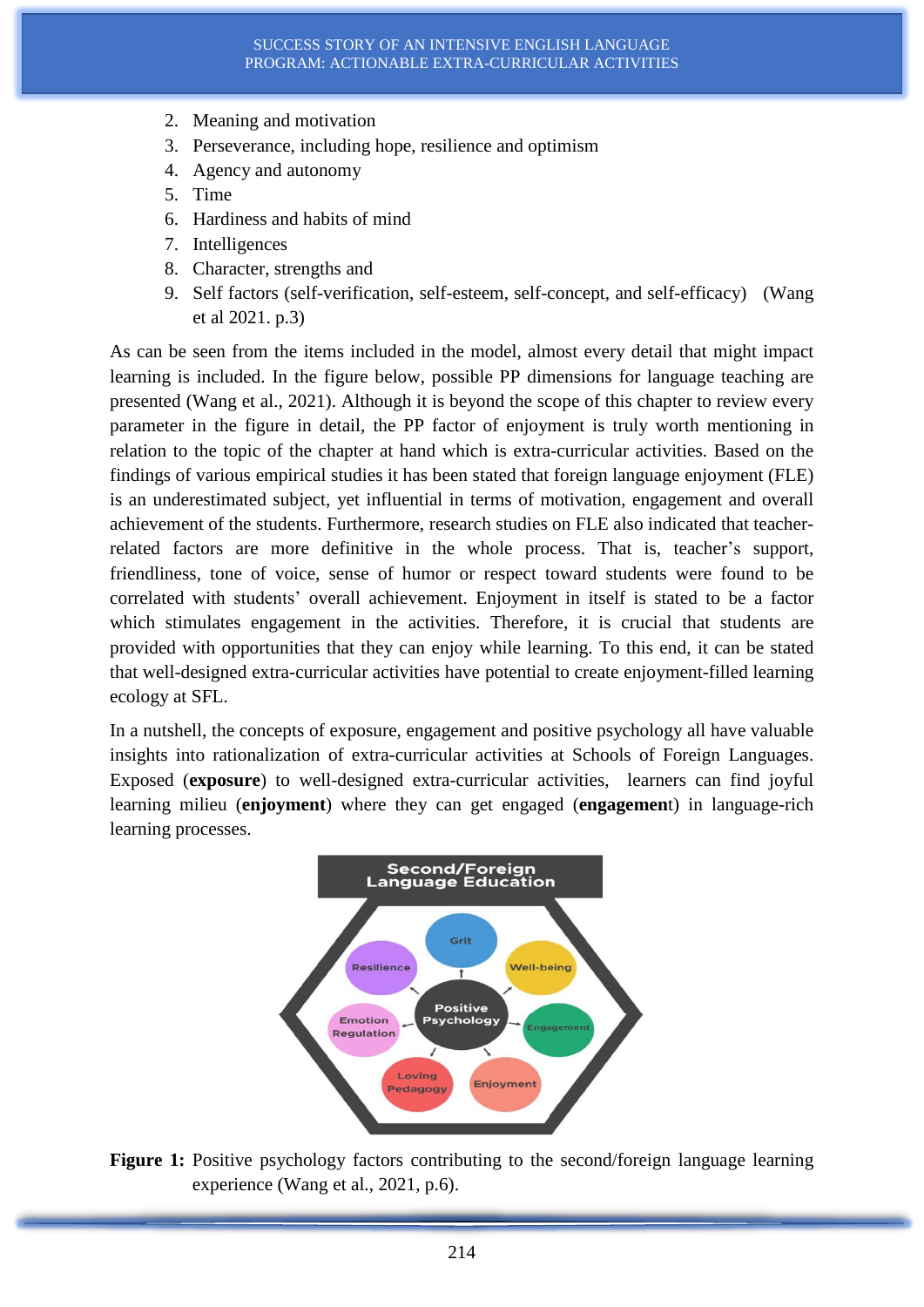The rest of the paper will be devoted to the extra-curricular activities that were successfully conducted with promising outputs at a state SFL in Turkey. The following section is divided into two major sections; the activities designed for the instructors working at the school and the students who are receiving EFL instruction.

### **2.4. Instructors**

As it is repeatedly mentioned in the related literature, instructors, as game changers, are the gatekeepers of quality education at all levels. Simply put, quality education can be ensured by only quality instructors. As thus, continuing professional development of instructors comes to fore as a must for quality education. Below is a list of ideas that can be actualized to help instructors both develop professionally and teach effectively.

### **2.5. ln-service Seminars from Within**

In-service seminars are typically considered the major source of professional development pursuits for both teachers working at primary or secondary schools and instructors working at higher education institutions. Generally speaking, at SFL, teacher trainers affiliated with major publishing houses provide seminars for the instructors. However, in order to create collegiality and establish what might be called 'learning culture' at schools, instructors should be given the opportunity to conduct seminars themselves along with the other type of seminars given by invited teacher trainers. In the related literature, the concept of 'communities of practice' points out a theoretical framework in which teachers collaborate to learn (Cochran-Smith & Lytle 1999; Lave & Wenger 1991). In line with this, the instructors working at SFL can be asked to choose a topic of their interest and give a seminar to their colleagues. In so doing, the instructors will develop professionally thereby creating a 'learning community'.

## **2.6. Seminars from Outside**

As mentioned earlier, typically in-service seminars for the instructors are provided by the teacher trainers from the publishing houses. Usually the case is the teacher trainer presents what s/he has on his/her professional agenda. That is, the content is usually determined by the teacher trainer. However, these seminars can be more beneficial if they are informed by the professional needs of the instructors working at SFL. That is, the school management can conduct needs analysis surveys to identify the real needs of the instructors before arranging such seminars. For instance, instructors at a particular SFL might need to learn how to create a rubric to assess oral presentation or spoken language skills and the school might ask the teacher trainers to give a seminar particularly on this subject.

## **2.7. Ongoing Assessment Meetings**

Addressing usually to large groups of students, the SFL which provide intensive English instruction are busy programs with tests, quizzes, lessons devised at various proficiency levels and managing some curricular details. That is, co-ordination of tasks and general flow of the work at such busy programs require allocation of agency among teaching staff. In line with this, instructors can form autonomous teams under lesson sections such as; Listening-Speaking, Reading-Writing, Main Course, and so on. In doing so, instructors will be encouraged to hold section-wise meetings autonomously as teams and make decisions based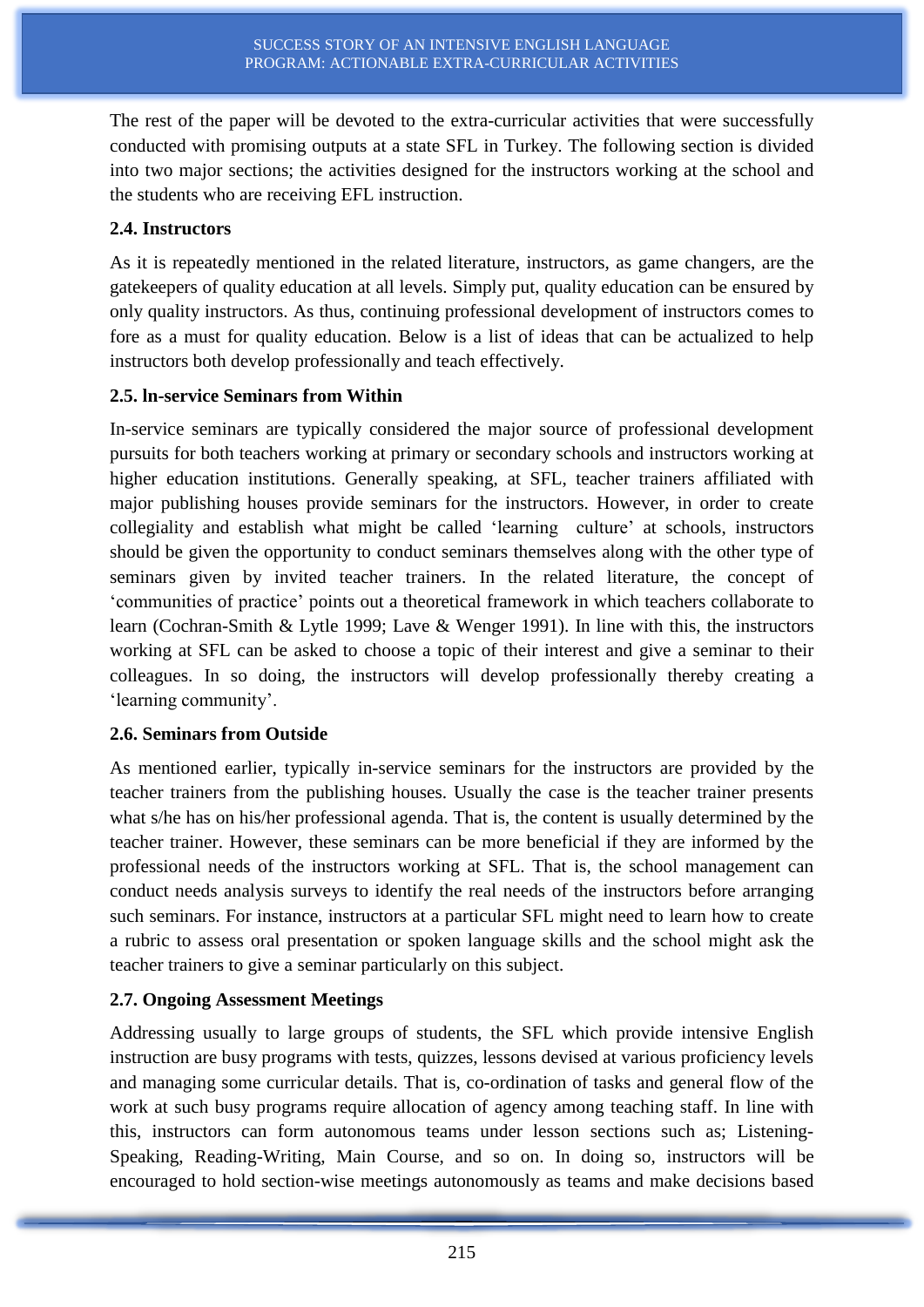on the needs of their lesson section. The concept of autonomy is highlighted for both students and teachers as well in the related literature (Holec 1981; Lamb 2008). The existence of autonomous teachers at a SFL will serve two purposes. In the first place, autonomous teachers will have a voice in the decisions related to the school which, in turn, will nurture a sense of belonging to the school. Secondly, autonomous teachers will be aware of the problems that might occur in the school system and adopt a proactive stance.

As is widely agreed, assessment is a crucial component of every educational setting at all levels. The case is not different at SFL. In order to realize educational endeavors smoothly and effectively at busy schools like SFL, holding regular ongoing assessment meetings with the participation of all teaching staff is crucial. During these weekly meetings where the school management and the instructors, that is, teams of instructors representing their own lesson sections get together to evaluate the past week and plan the next week. During these meetings, the instructors representing different lesson sections will have an opportunity to share the decisions taken in their group meetings with both the management board and their colleagues. Holding regular weekly ongoing assessment meetings at SFL is like feeding two birds with one cone; weekly assessment of the instruction will lead to effective teaching practices at school and create a synergy where autonomous instructors are involved in the decision making processes. Furthermore, collective decision making process in such an autonomous ecology is likely to lead to collegiality among teaching staff thereby nurturing a sense of belonging to the institution.

### **3. Extra-curricular Activities for Students**

### **3.1. Establishment of Clubs: Speaking Club and Reading & Writing Cub**

The concepts of engagement and exposure both advocate provision of language-rich activities for language learners at schools. That is, students need to be exposed to enjoyful activities in which they will have the opportunity to engage in the learning process. With this in mind, clubs can be established at SFL. Operating on volunteer-based, these clubs will be preferably moderated by the instructors of the related lesson-section. The contents can be either arranged based on the coursebook content or on the topic of interests that students want to talk about. In order to add extra spice to these clubs, foreign students who are studying at institution might be invited to join the clubs. In the Reading & Writing Club students can read books of their choice and engage in discussions and writing activities accordingly. What needs to be noted is that both clubs should meet regularly with the participation of volunteer students. In order to motivate students, topics of interest might be identified via needs analysis surveys beforehand and be announced a week before the club meeting.

#### **3.2. Self-access Center (SAC)**

These centers are considered to be a part of autonomous learning (Benson & Voller 1997; Koyalan 2009; Lamb 2008). The rationale for SAC lies in the fact that learners should be exposed to a variety of learning materials to help with their learning process. Establishment of such a center at SFL will encourage students to practice language beyond the classroom at their own pace and time. The materials can be compiled by donations from appropriate sources. In SAC, board games in English can be placed that students can form their groups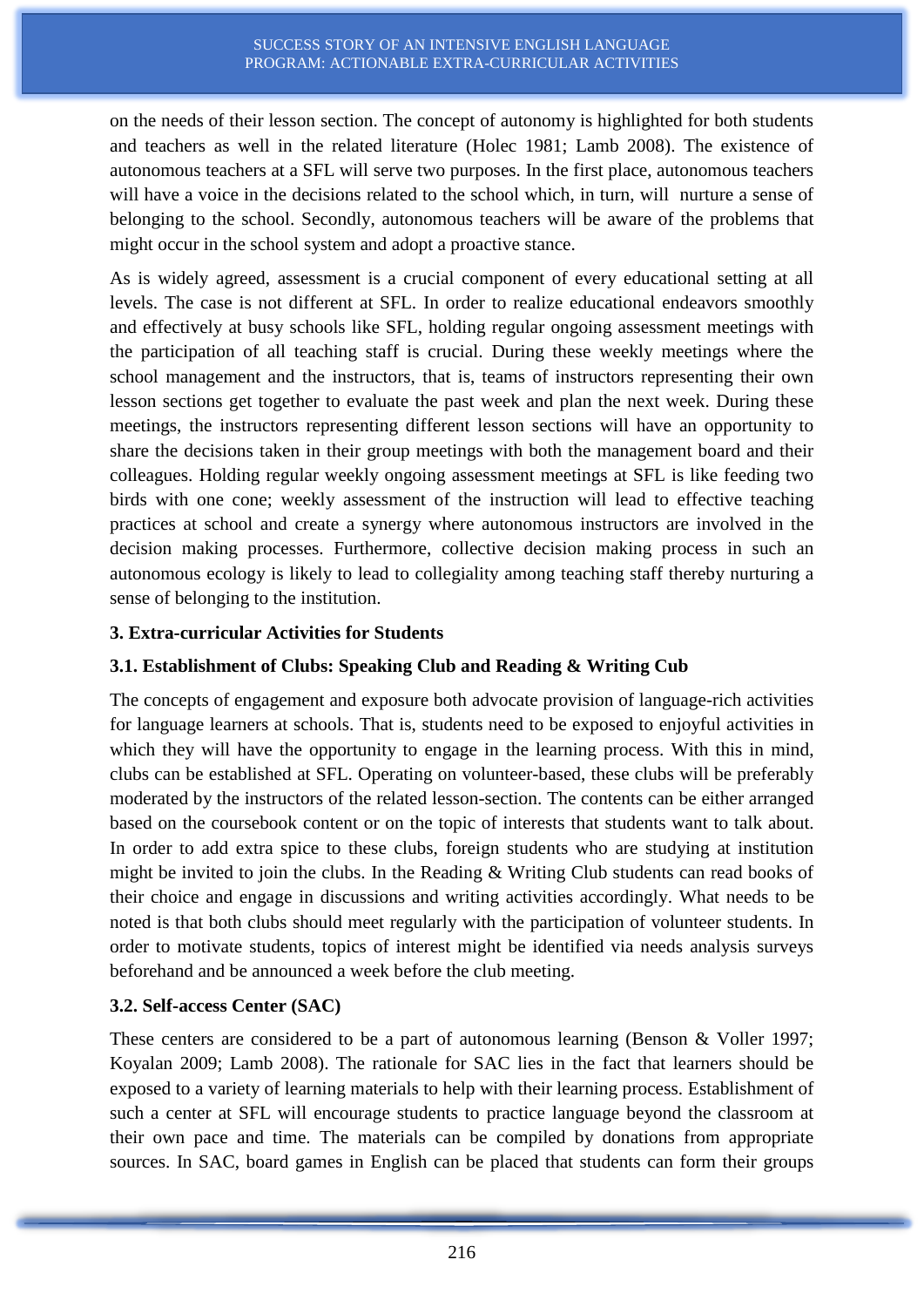and play. In case the SAC sources cannot address to large number of students, use of the center can be designed on appointment basis. At the beginning of the semester, students can be provided with an orientation as to how they could use the center and what type of materials available.

### **3.3. Wall Paper**

Throughout the intensive English instruction at SFL, students are assumed to prepare homework assignments and various projects. On the walls of the halls, Wall Paper can be placed to display students' assignments. In so doing, students who see their peers' assignments on the Wall paper can be motivated to work harder. Furthermore, weekly topics of the abovementioned clubs can be announced on these paper.

### **3.4. Discipline-specific Oral Presentation**

The schools of SFL host students from various disciplines. These students study English for a year. Although, curriculum might change from one school to another, almost always basic language skills are taught at every school along with other courses. In Listening/Speaking course, students might be asked to give a prepared talk to their peers on a disciplinary topic as a partial requirement of the course. To actualize this task, students might be directed to their departments to meet the teaching staff and get some ideas for their talks. In doing so, students will have the opportunity to get familiarized with their future school ecology thereby getting acquainted with the teaching staff there.

## **3.5. Invited Talks from Representative Disciplines**

As mentioned earlier, demotivation among students at SFL is a prevalent problem that needs to be addressed. In order to increase motivation level of students, guest speakers can be invited representing the disciplines of the students. Designing such invited talks where SFL students will have the opportunity to listen to experienced and knowledgeable faculty is likely to boost up their motivation.

## **3.6. Game Day**

As is stated earlier in relation to enjoyment studies, students are more motivated to learn when they are provided with joyful activities. To this end, a specific time and day can be integrated into the curriculum as 'game day'. Game day can be designed in a way that students have opportunity to review unlearned vocabulary items or subtle structures that they have problem to internalize.

## **3.7. Fun Night**

Scheduled at the end of the academic year, this night is the showcase of the students who have received instruction for a year. The students are informed about the Fun Night at the beginning of the year and are encouraged to take part in this night with any performance they want to share with their peers, teaching staff, and even with their parents. This night is totally assigned for student performances in English of their own choice. The performances may vary from reciting poems, staging short plays they have written down, to music. To realize Fun Night, the participating students will have to work with the guidance of the instructors through decision making and rehearsal processes. Being the showcase of students'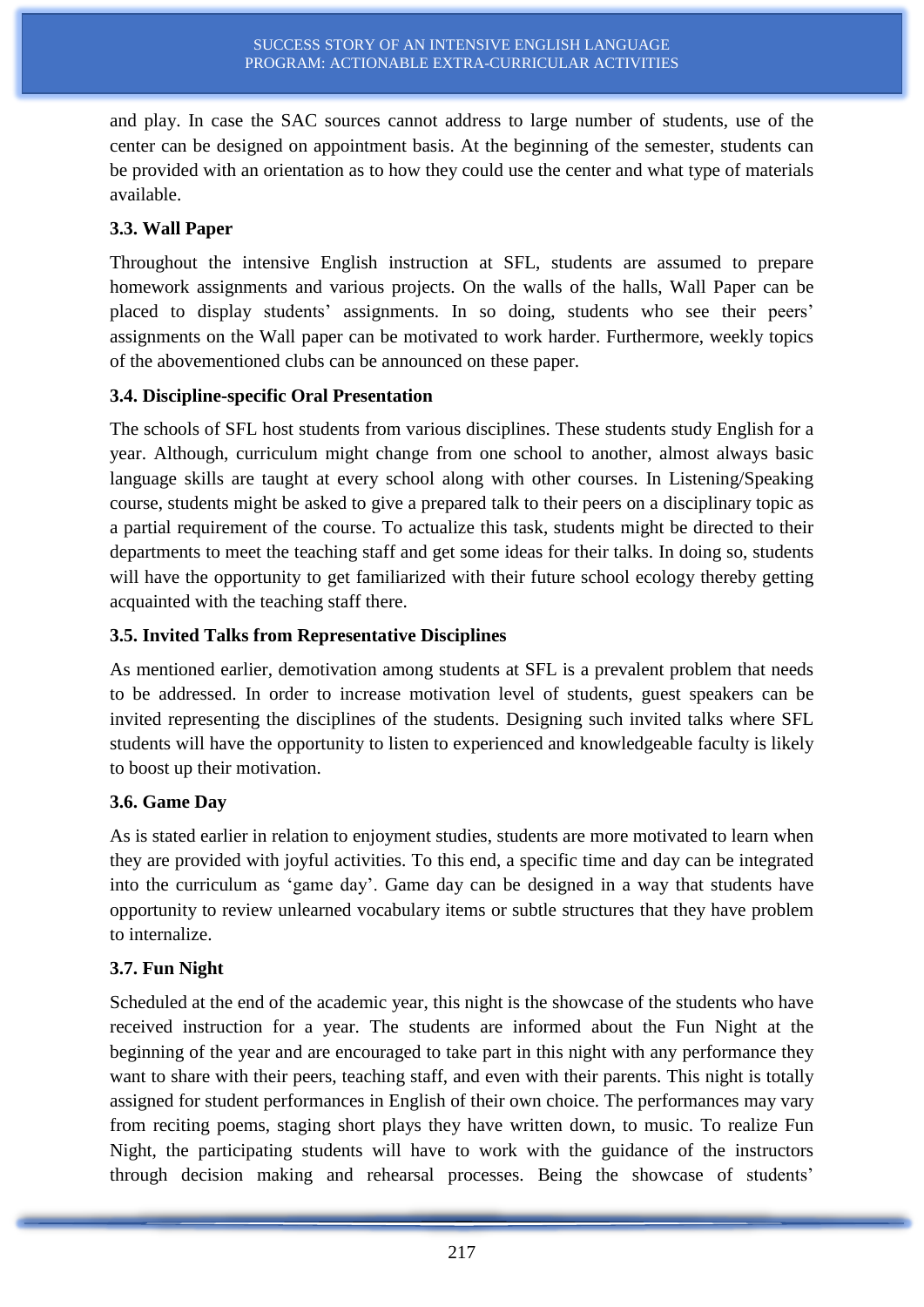accumulated language learning experience, such a performance night will prove that what is learned in the classes theoretically can well be morphed into flesh and blood.

#### **4. Conclusion**

Language learning is a complex and painstaking process. The prevalent concept of exposure advocates that language learners need to be **exposed** to quality input and quantity in languagerich contexts. The concept of **engagement**, on the other hand, suggests engagement is necessary for the internalization of provided instruction. **Enjoyment**, one of the research areas of positive psychology, tells us it is important to create a learning ecology where teachers are friendly, humorous, respectful toward students. In other words, in the learning settings where students are happy and enjoy themselves, reaping the fruits of painstaking language instruction will be easier. To this end, well-designed extra-curricular activities might function as life jackets to remedy various learning problems that might be encountered at SFL. Despite the significance of extra-curricular activities, there is a dearth of empirical studies regarding the views of the instructors working in the intensive or foundation programs teaching English. With regards to the instructor voices, a study conducted by Ginosyan et al. (2019) found that instructors agreed on the positive effects of these activities implemented in a foundation school in Oman. The study asked the participating instructors to evaluate the extra-curricular activities on eight different dimensions varying from language improvement, learners' needs and their interests, self-esteem to self-confidence. The findings revealed that foundation students benefit from the activities in terms of language improvement and adjustment to education life.

Language learners need venues to practice what they have learned in the classes. Extracurricular activities have potential to offer language learners opportunities to practice language beyond the walls of classrooms. In the chapter, a number of actionable extracurricular activities enacted and tested beneficial at a state SFL were presented with the hope that they could be replicated in similar settings.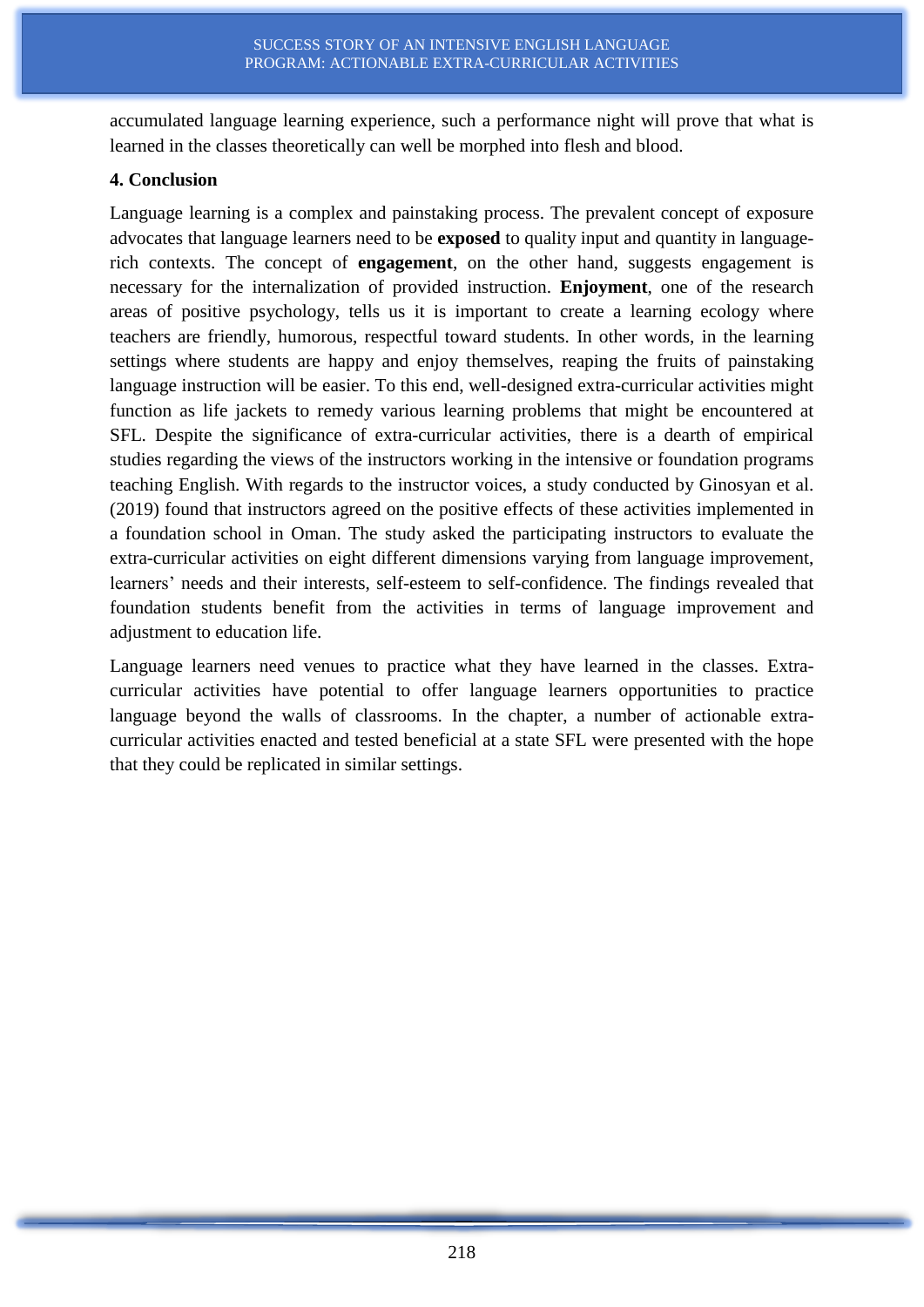#### **REFERENCES**

- Alptekin, C. (2002). Towards intercultural communicative competence in ELT. *ELT Journal*, *56*(1), 57-64.
- Anderson, A.R., S.L. Christenson, M.F. Sinclair and C.A. Lehr. (2004). Check & connect: the importance of relationships for promoting engagement with school. *Journal of School Psychology* 42, no. 2: 95–113.
- Benson, P., & Voller, P. (Eds.) (1997). *Autonomy and independence in language learning*. London, England: Longman.
- British Council Report (2014). https://www.internationalteflacademy.com/blog/report-fromtesol-2-billion-english-learners-worldwide
- Canale M. & Swain, M. (1980). Theoretical bases of communicative approaches to second language teaching and testing. *Applied Linguistics*. 1 (1): 1-47.
- Case, J. 2007. Alienation and engagement: exploring students' experiences of studying engineering. Teaching in Higher Education 12, no. 1: 119–33.
- Cochran-Smith, M., & Lytle, S. L. (1999). Relationships of knowledge and practice: Teacher learning in communities. *Review of Research in Education*, **24**(1), 249– 305.
- Collins, B. A. (2010). English-Medium higher education: Dilemma and problems. Egitim Arastirmalari-Eurasian Journal of Educational Research , 39, 97-110.
- DeKeyser, R. M. (2012). Age effects in second language learning. In S. Gass & A. Mackey (Eds.), *Handbook of second language acquisition* (pp. 442-460). Routledge.
- Demirtaş, İ., & Sert, N. (2010). English education at university level: Who is at the centre of the learning process. Novitas-ROYAL (Research on Youth and Language), 4(2), 159- 172
- Dewaele, J. M., and MacIntyre, P. D. (2014). The two faces of Janus? Anxiety and enjoyment in the foreign language classroom. Stud. Second Lang. Learn. Teach. 4, 237–274. doi: 10.14746/ssllt.2014.4.2.5
- Dunleavy, J. (2008). Bringing student engagement through the classroom door. Education Canada 48, no. 4: 10–23.
- EF (Education First). 2020. <https://www.ef.com/ca/epi/regions/europe/turkey/> retrieved August 2021.
- Ehrman, M., & Oxford. R. (1995). Cognition plus: Correlates of language learning success. Modem Language Journal. 79.67-89.
- Ellis, N. C., & Cadierno, T. (2009). Constructing a second language: Introduction to the special section. *Annual Review of Cognitive Linguistics, 7,* 111-139.
- Ginosyan, Tuzlukova,, & Hendrix (2019). Teachers' perspectives on extra-curricular activities to enhance foundation program language learners' academic and social performances. *Journal Of Applied Studies In Language, 3*(2), 168-177. doi:10.31940/jasl.v3i2.1387.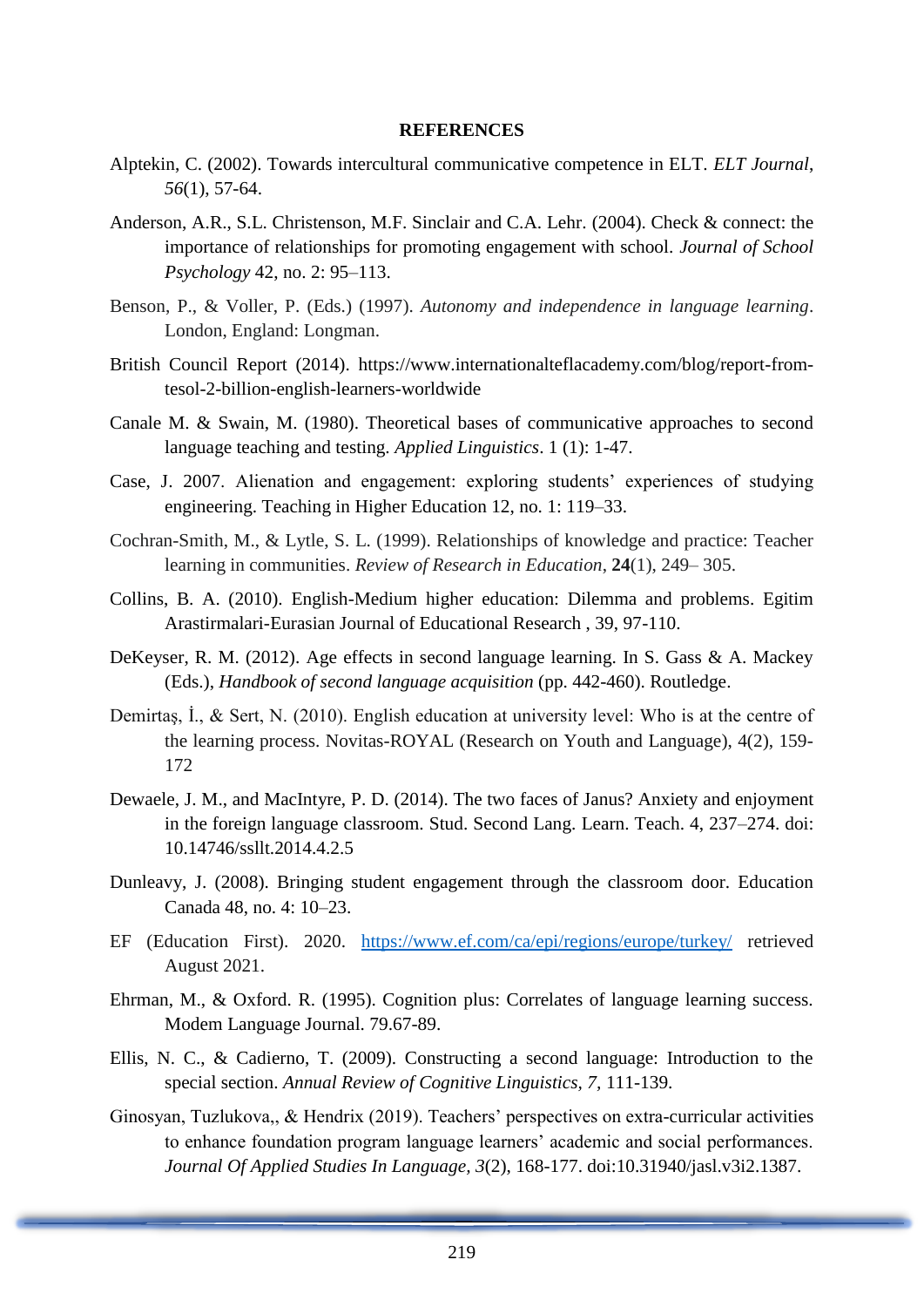Holec, H. (1981). *Autonomy and foreign language learning*. Oxford, England: Pergamon.

- Karatas, H., & Fer, S. (2009). Evaluation of English curriculum at Yildiz Technical University using CIPP model. Egitim ve Bilim, 34, 47-60.
- Koyalan, A. (2009). The evaluation of a self-access centre: A useful addition to class-based teaching? *System*, **37**, 731– 740.
- Kruk, M. (2019). Dynamicity of perceived willingness to communicate, motivation, boredom and anxiety in second life: the case of two advanced learners of English. Comput. Assist. Lang. Learn. 2019, 1–27. doi: 10.1080/09588221.2019.1677722
- Kruk,M. (2021). Investigating Dynamic Relationships Among Individual Difference Variables in Learning English as a Foreign Language in a Virtual World. Cham: Springer. doi: 10.1007/978-3-030-65269-2
- Lamb, T. (2008). Learner autonomy and teacher autonomy. In T. Lamb & H. Reinders (Eds.), *Learner and teacher autonomy: Concepts, realities and responses* (pp. 269– 281). Amsterdam, Netherlands: John Benjamins
- Lave, J., & Wenger, E. (1991). *Situated learning: Legitimate peripheral participation*, Cambridge: Cambridge University.
- Mann, S. 2001. Alternative perspectives on the student experience: alienation and engagement. Studies in Higher Education 26, no. 1: 7–19.
- Munoz, C. & Cadierno, T. (2021). How do differences in exposure affect English language learning? A comparison of teenagers in two learning environments. Studies in Second Language Learning and Teaching, 11 (2). 185-212.
- Muñoz, C. (2006). The effects of age on foreign language learning: The BAF project. In C. Muñoz (Ed.), *Age and the rate of foreign language learning* (pp. 1-40). Multilingual Matters.
- Muñoz, C., Cadierno, T., & Casas, I. (2018). Different starting points for early English language learning: A comparative study of Danish and Spanish young learners. *Language Learning*, *68*(4), 1076-1109.
- Örs, M. (2006). An analysis of the preparatory students' attitudes toward the appropriateness of the preparatory school program at the University of Gaziantep (Unpublished Masters' thesis). University of Gaziantep, Turkey
- Oxford, R. L. (2016). "Toward a psychology of well-being for language learners: the "EMPATHICS" vision," in Positive Psychology in SLA, eds D. Gabry´s-Barker and D. Gałajda, 10–88. doi: 10.21832/9781783095360-003
- Özkanal, Ü.,& Hakan, A. G. (2010). Effectiveness of university English preparatory programs: Eskisehir Osmangazi University foreign languages department English preparatory program. Journal of Language Teaching and Research, 1(3), 295-305.

Prensky, M. (2001). "Digital Natives, Digital Immigrants".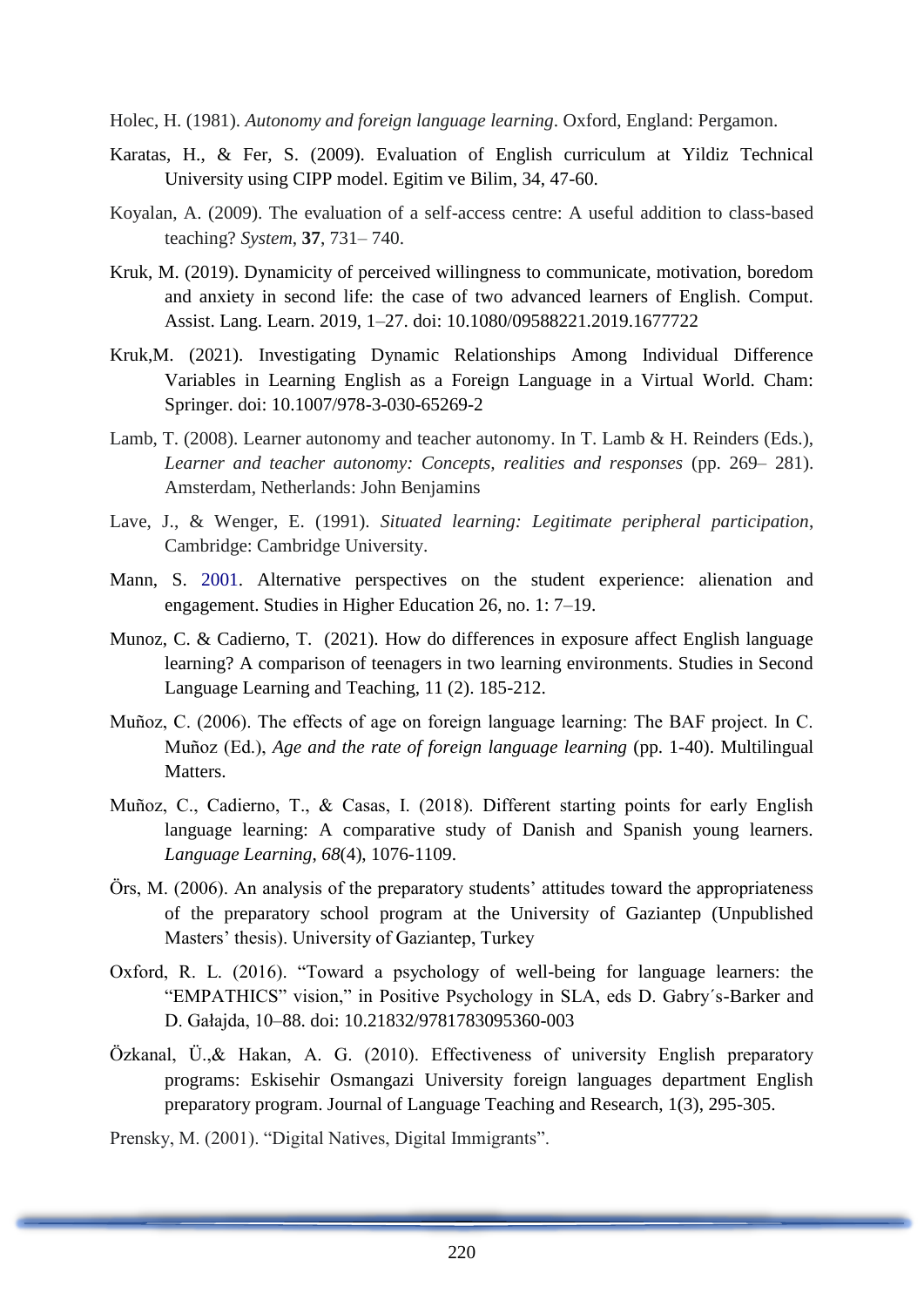- Ramírez-Castañeda, Valeria (2020). Disadvantages in preparing and publishing scientific papers caused by the dominance of the English language in science: The case of Colombian researchers in biological sciences, *PLOS ONE* September 16, <https://doi.org/10.1371/journal.pone.0238372>
- Saito, K., & Hanzawa, K. (2018). The role of input in second language oral ability development in foreign language classrooms: A longitudinal study. *Language Teaching Research*, *22,* 398-417.<https://doi.org/10.1177/1362168816679030>
- Seligman, M. E. P. (2011). Flourish: A Visionary New Understanding of Happiness And Well-Being. New York, NY: Free Press.
- Seligman, M. E. P., and Csikszentmihalyi, M. (2000). Positive psychology: an introduction. Am. Psychol. 55, 5–14. doi: 10.1037/0003-066X. 55.1.5
- Seligman, M. E., and Csikszentmihalyi, M. (2014). Positive Psychology: An Introduction (pp. 279–298). New York, NY: Springer. doi: 10.1007/978-94-017-9088-8\_18
- Szimigiera, M (2021). The most spoken languages in 2021 worldwide <https://www.statista.com/statistics/266808/the-most-spoken-languages-worldwide/>
- Tomasello, M. (2003). *Constructing a language: A usage-based theory of language* Zhe (Victor) Zhang *acquisition.* Harvard University Press.
- Wang., Y; Derakshan A., Zhang LJ (2021). Researching and practicing positive psychology in second/foreign language learning and teaching: The past, current status, and future directions. *Frontiers in Psychology* 12:731721 doi: 10.3389/fpsyg.2021.731721
- Zhang, Z (2020). Learner engagement and language learning: a narrative inquiry of a successful language learner *The Language Learning Journal*, 3 (13), 1-15. (July 2 <https://doi.org/10.1080/09571736.2020.1786712>

## **To Cite this Chapter:**

Tunaboylu, O. (2021). Success story of an intensive English language program: Actionable extra-curricular activities. In Büyükkarcı, K. & Önal, A. (Eds.), *Essentials of applied linguistics and foreign language teaching: 21st century skills and classroom applications*, 210-221. ISRES Publishing.